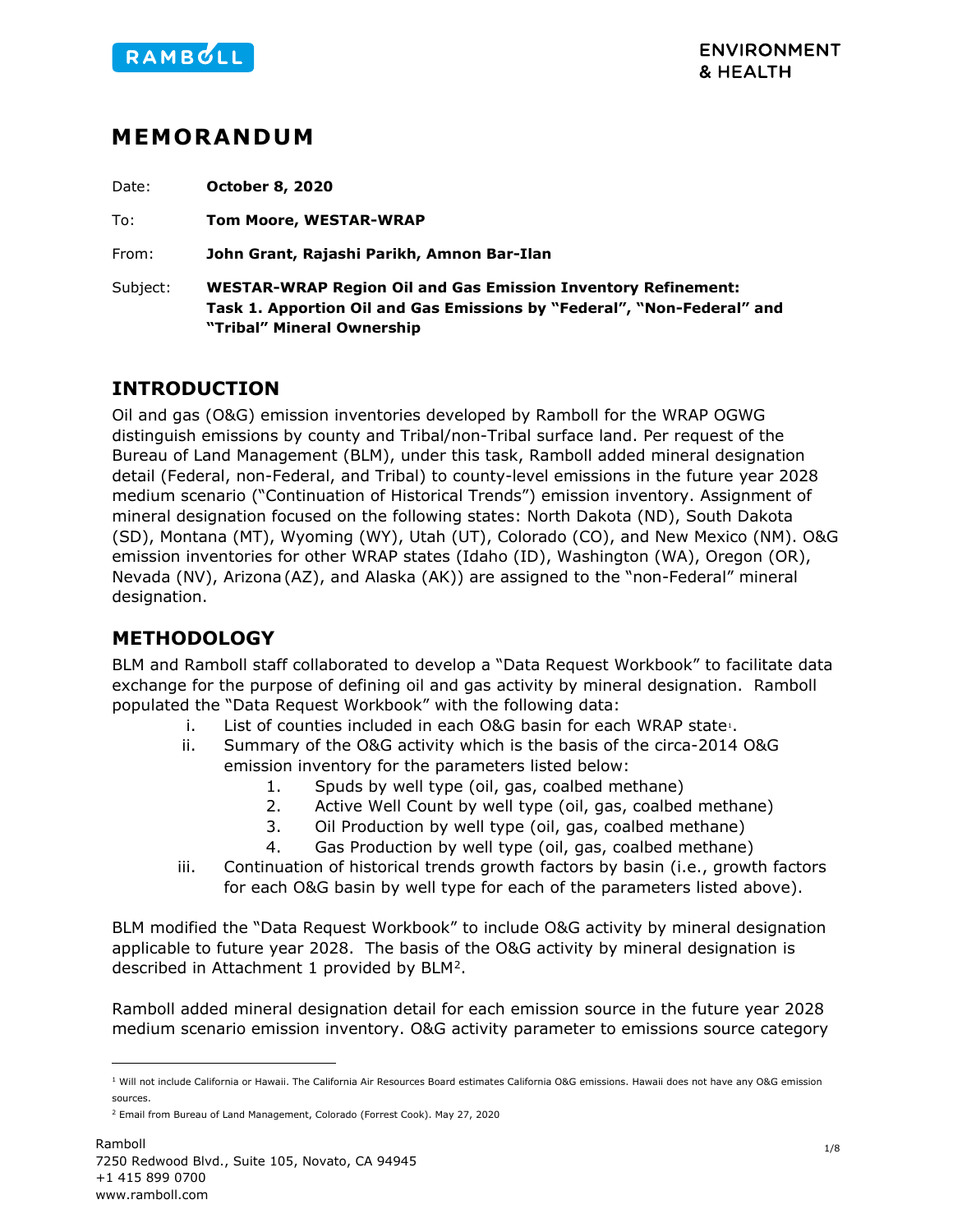

cross-references used to assign mineral designation activity fractions to specific emission sources. The O&G activity parameter associated with each emission source category is shown in [Table](#page-1-0) 1. For wellsite sources (typically included in the nonpoint source inventory), mineral designation fractions were applied to emissions at the county-level. Midstream emissions are typically included in the point source emission inventory and are estimated based on agency provided emission data. It was not feasible to determine for each midstream source, the amount of emissions resulting from activity for each mineral designation. For midstream sources, mineral designation emission fractions were estimated based on the fraction of basin-wide O&G activity for each mineral designation. For example, nonpoint drill rig emissions in a given county were disaggregated by mineral designation based on county-level spud fractions; a point source compressor station facility's emissions were disaggregated by mineral designation based on basin-level gas production fractions.

| <b>O&amp;G Activity</b><br><b>Surrogate</b>                        | <b>Emission Source Category</b>                       |  |  |
|--------------------------------------------------------------------|-------------------------------------------------------|--|--|
| <b>Active Well Count</b>                                           | Refracing                                             |  |  |
|                                                                    | Water Pump Engines                                    |  |  |
|                                                                    | Well Venting                                          |  |  |
|                                                                    | Wellhead Engines (e.g., compressors, artificial lift) |  |  |
|                                                                    | Workover rigs                                         |  |  |
|                                                                    | <b>Blowdowns</b>                                      |  |  |
|                                                                    | Heaters                                               |  |  |
|                                                                    | <b>Fugitive Leaks</b>                                 |  |  |
|                                                                    | <b>Pneumatic Devices</b>                              |  |  |
|                                                                    | Pneumatic Pumps                                       |  |  |
|                                                                    | Well Venting                                          |  |  |
|                                                                    | Recompletions                                         |  |  |
|                                                                    | Midstream Sources                                     |  |  |
| <b>Gas Production (i.e.,</b><br>total, primary,                    | <b>Produced Water Tanks</b>                           |  |  |
| associated, CBM)                                                   | Dehydrators                                           |  |  |
|                                                                    | Casinghead Gas                                        |  |  |
| <b>Liquid Hydrocarbon</b><br>Production (i.e., oil,<br>condensate) | Oil Tanks                                             |  |  |
|                                                                    | Condensate Tanks                                      |  |  |
|                                                                    | Tank Truck/Railcar Loading                            |  |  |
| <b>Spud Count</b>                                                  | Completions                                           |  |  |
|                                                                    | Drill Rigs                                            |  |  |
|                                                                    | <b>Hydraulic Fracturing Engines</b>                   |  |  |
|                                                                    | Mud Degassing                                         |  |  |

### <span id="page-1-0"></span>**Table 1. O&G activity surrogate by O&G source category.**

### **RESULTS**

O&G emissions by mineral designation for the future year 2028 O&G emission inventory for the WESTAR-WRAP region are presented below as a series of tables and charts. Additional summaries and fully detailed emission inventory data are available in spreadsheets that accompany this report which are posted on the WRAP OGWG website [\(https://www.wrapair2.org/OGWG.aspx\)](https://www.wrapair2.org/OGWG.aspx).

Future Year 2028 emissions by mineral designation for the WRAP region are summarized in [Table 2.](#page-2-0) Across the WRAP region,33%-44% of emissions are from non-Federal minerals,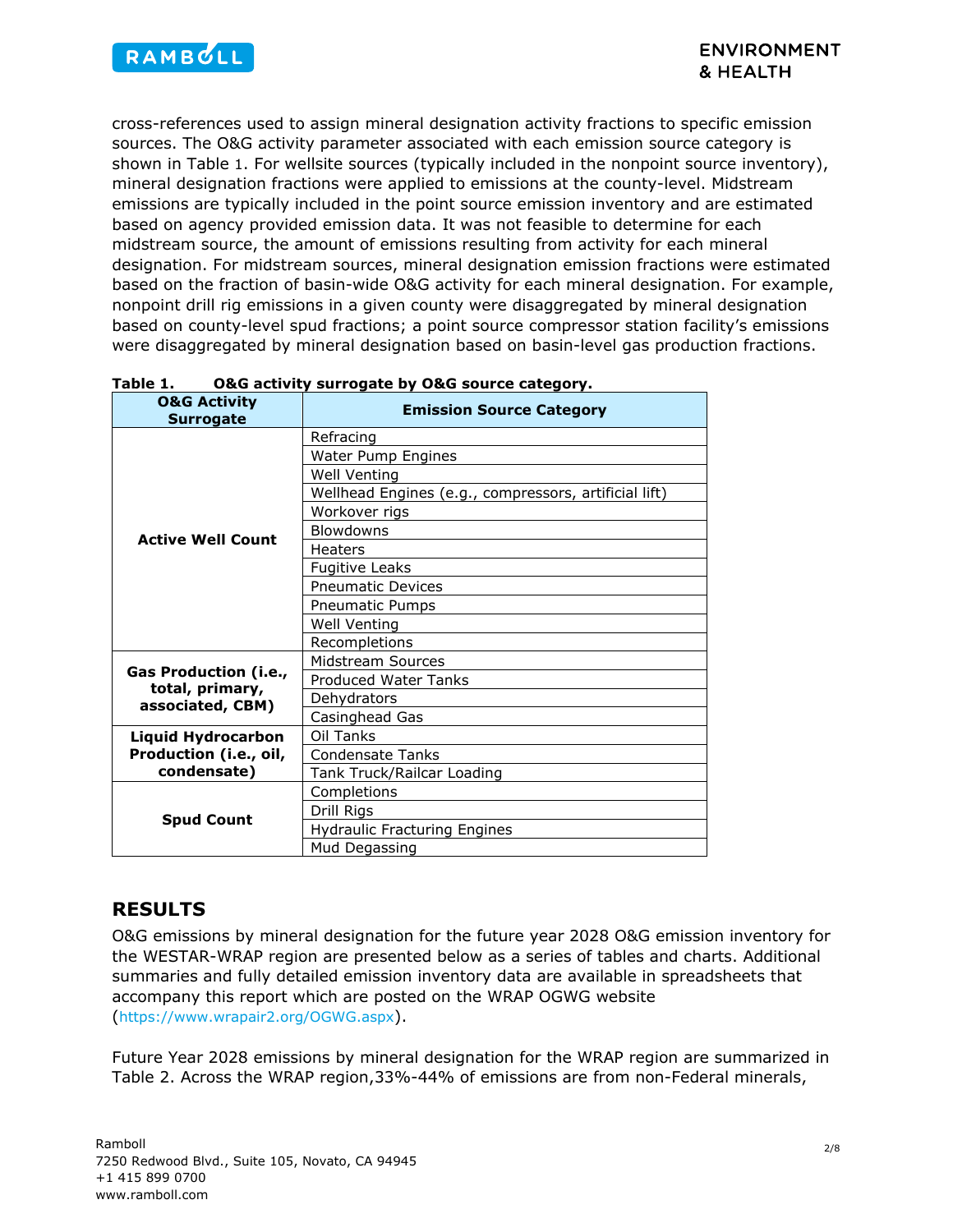

40%-56% of emissions are from non-Federal minerals, and 6%-19% of emissions are from Tribal minerals.

| .                     | <u>sanniwiy yi ffithi ilogiyn Ennssiyns yy Finiciti Besignativin</u> |               |                    |              |  |
|-----------------------|----------------------------------------------------------------------|---------------|--------------------|--------------|--|
| <b>Pollutant</b>      | <b>Emissions (tons/year)</b>                                         |               |                    |              |  |
|                       | <b>Federal</b>                                                       | <b>Tribal</b> | <b>Non-Federal</b> | <b>Total</b> |  |
| <b>NO<sub>x</sub></b> | 104,477                                                              | 21,079        | 156,739            | 282,295      |  |
| <b>VOC</b>            | 347,374                                                              | 59,746        | 451,108            | 858,228      |  |
| CO                    | 131,972                                                              | 29,762        | 173,326            | 335,059      |  |
| SO <sub>x</sub>       | 24,322                                                               | 3,397         | 33,135             | 60,854       |  |
| $PM_{10}$             | 3,537                                                                | 518           | 4,542              | 8,596        |  |
| PM <sub>2.5</sub>     | 3,501                                                                | 504           | 4,375              | 8,380        |  |
| CO <sub>2</sub>       | 26,138,930                                                           | 6,020,946     | 40,704,693         | 72,864,569   |  |
| CH <sub>4</sub>       | 1,045,123                                                            | 385,911       | 945,448            | 2,376,481    |  |
| N <sub>2</sub> O      | 438                                                                  | 247           | 647                | 1,332        |  |
| CO <sub>2</sub> (e)   | 50,276,864                                                           | 11,080,422    | 59,908,854         | 121,266,141  |  |

### <span id="page-2-0"></span>**Table 2. Summary of WRAP Region Emissions by Mineral Designation.**

[Figure 1](#page-3-0) and [Figure 2](#page-3-1) show NOx and VOC emissions contributions, respectively by state and mineral designation.

A majority of NOx and VOC emissions in CO, MT, ND, and SD were from non-federal land: CO (66% NOx, 65% VOC), MT (57% NOx, 62% VOC), ND (70% NOx, 69% VOC) and SD (61% NOx, 59% VOC). A majority of NOx and VOC emissions in NM, UT and WY, were from Federal minerals: NM (62% NOx, 58% VOC), UT (68% NOx, 64% VOC) and WY (68% NOx, 61% VOC). 100% of NOx and VOC emissions were assigned to non-Federal minerals for ID, WA, OR, NV, AZ, and AK.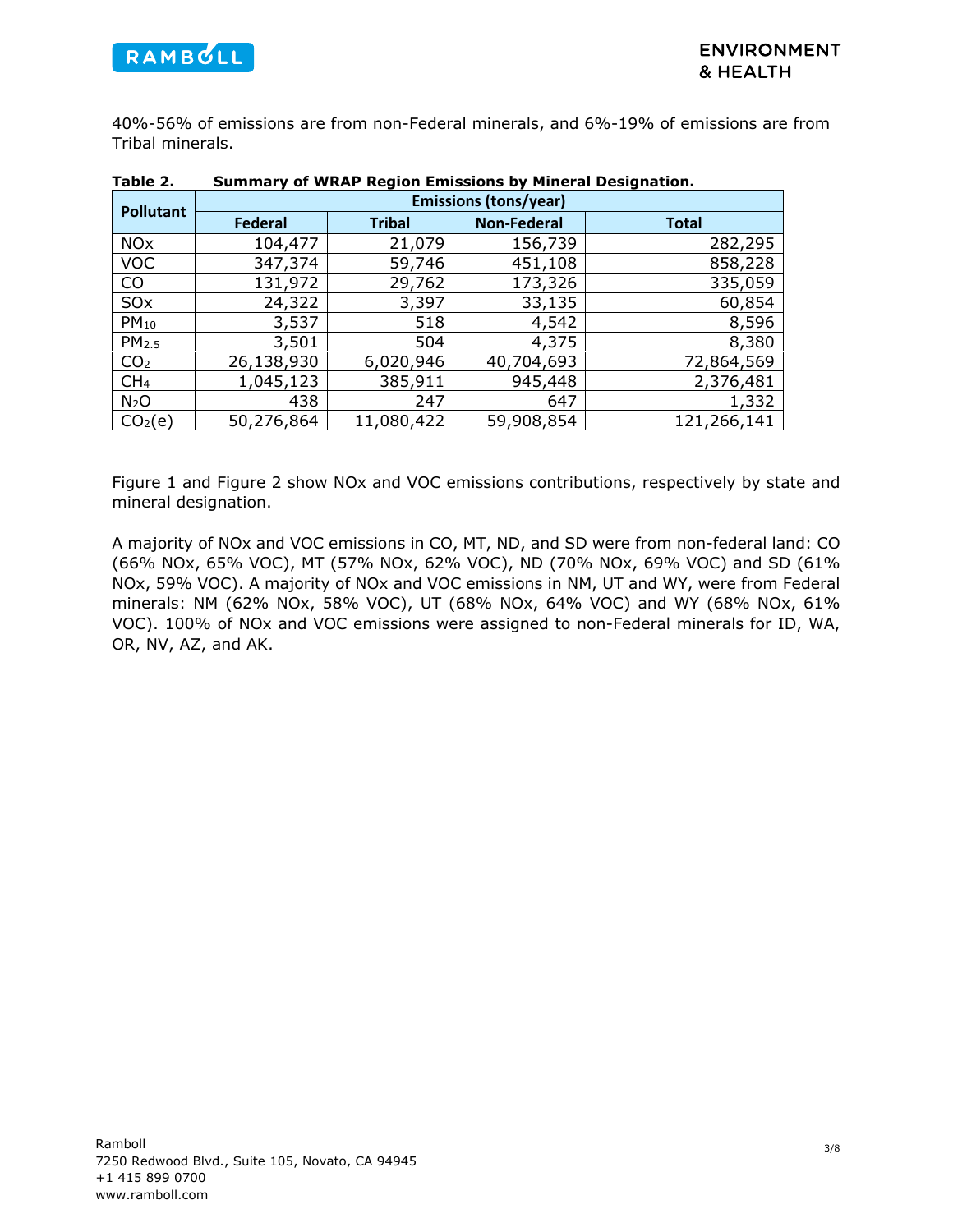



<span id="page-3-0"></span>**Figure 1. 2028 NOx O&G emissions by state and mineral designation (includes nonpoint and point source emissions).** 



<span id="page-3-1"></span>**Figure 2. 2028 VOC O&G emissions by state and mineral designation (includes nonpoint and point source emissions).**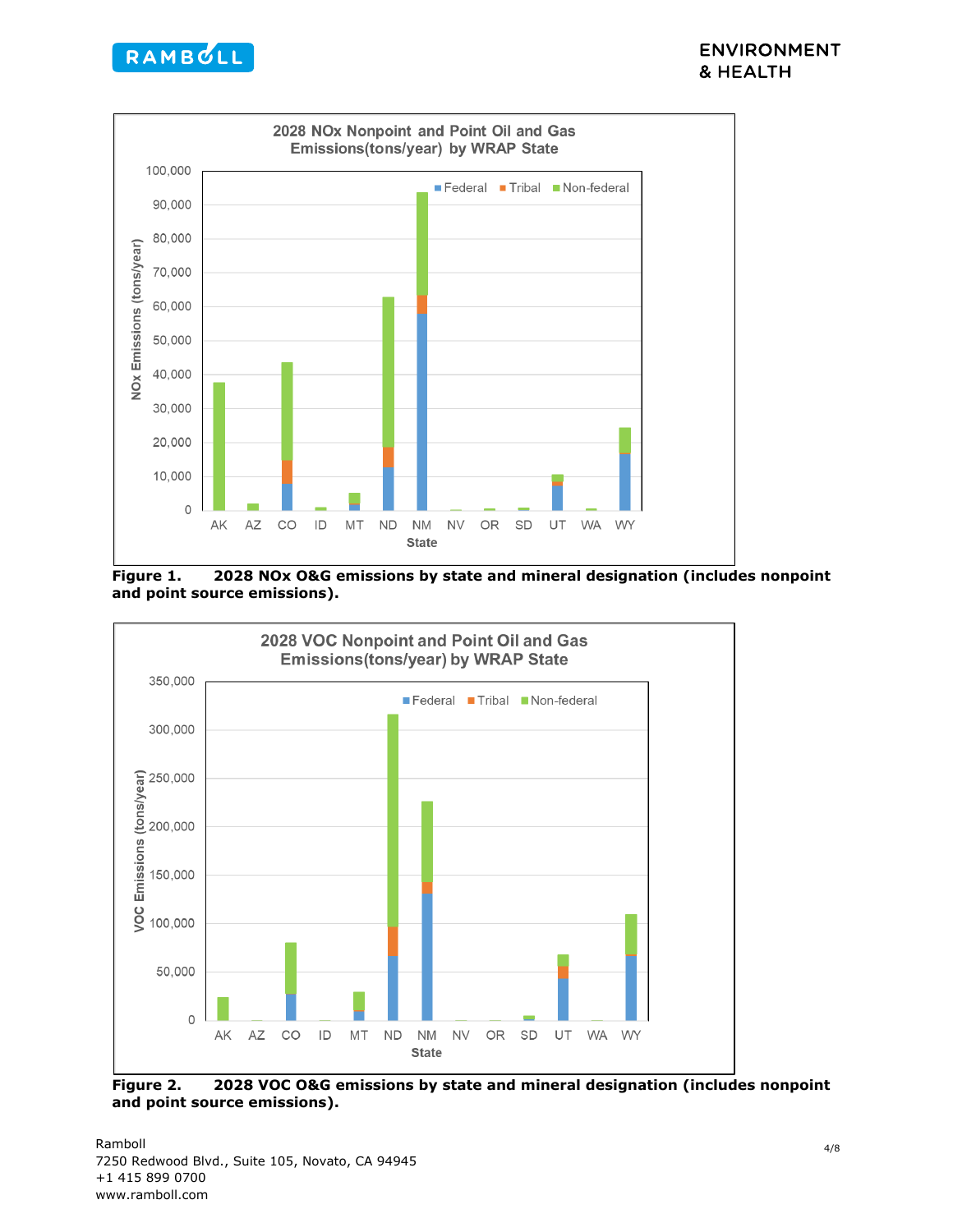

### **NEXT STEPS**

Upon response to comments and finalization of emission inventory spreadsheet and memorandum deliverables, Ramboll will develop Sparse Matrix Operator Kernel Emissions (SMOKE)-ready emission files for use in air quality modeling.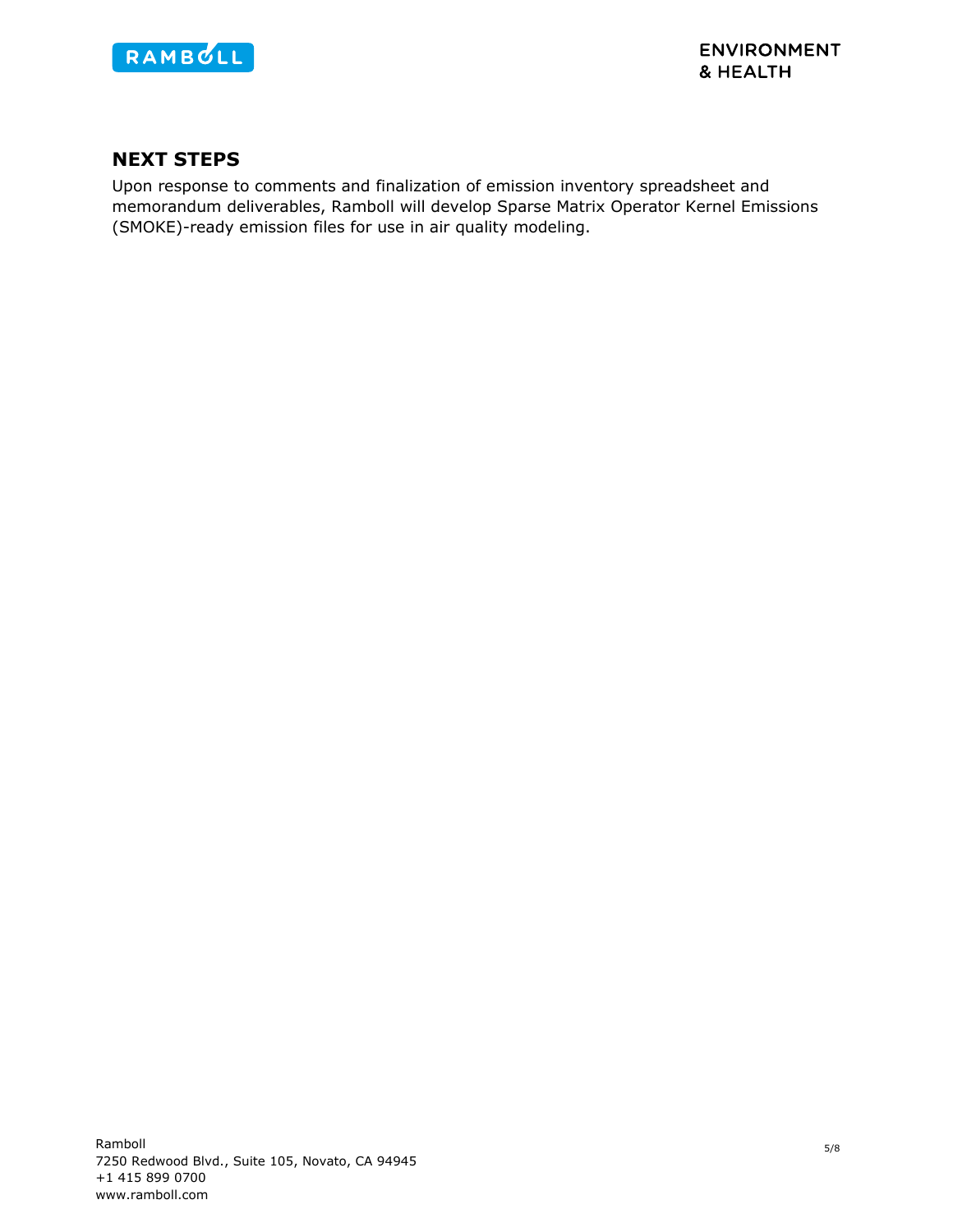

# **ATTACHMENT**

**Oil and Gas Mineral Designation Disaggregation Methodology**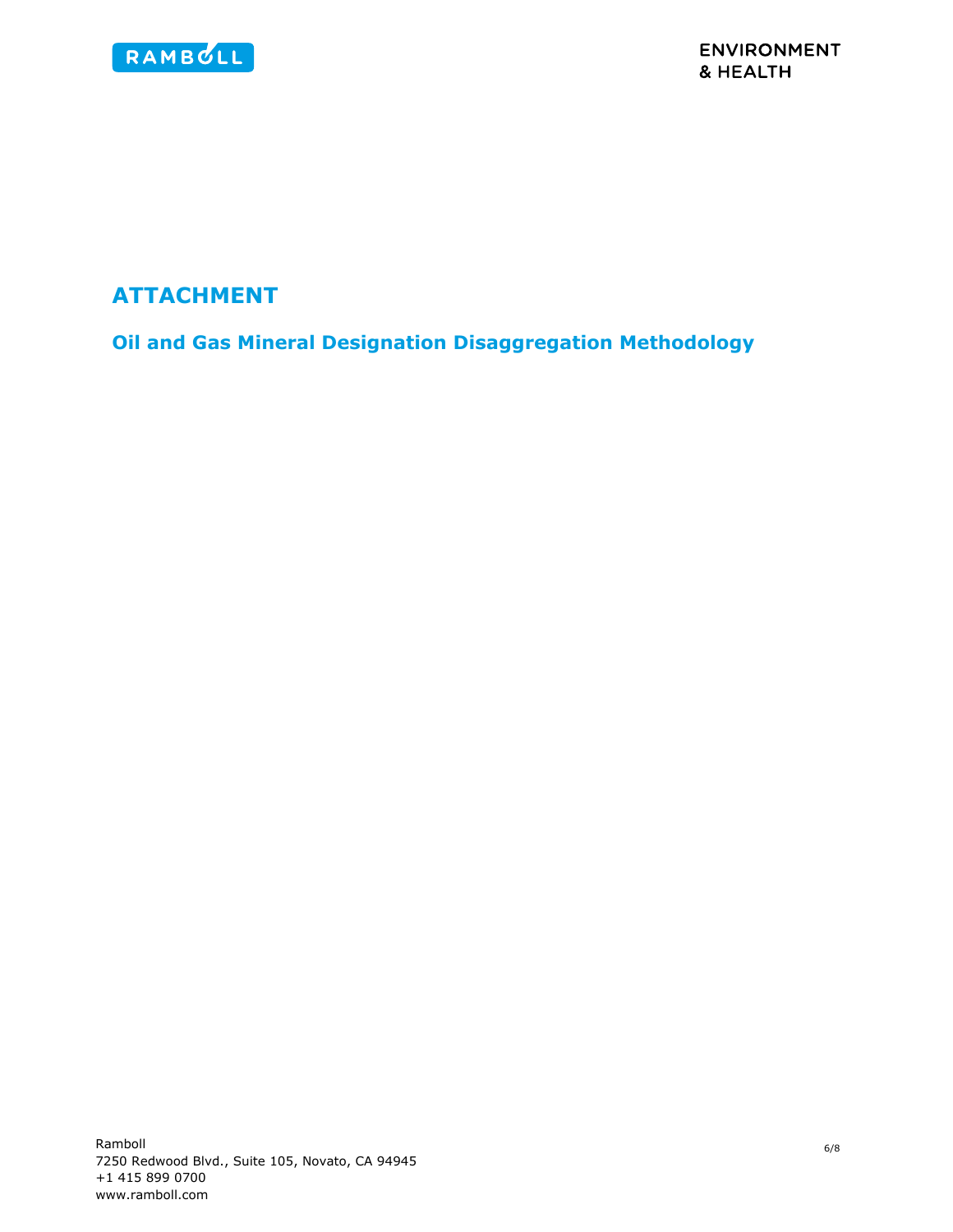

### **Oil and Gas Mineral Designation Disaggregation Methodology Provided via Email by BLM (Forrest Cook), May 27, 2020**

### **Overview of oil and gas emissions inventories for modeling prior to BLM add-on**

**task processing:** Ramboll / WRAP developed annual total (no distinction among minerals ownerships) estimates for active wells, spuds and production for year 2014. To develop future year 2028 emissions inventories for modeling, growth factors would be applied to the year 2014 production and count estimates and the projected future ( $\sim$  2028) year emissions would be modeled from the year 2014 spatial locations. No distinction made for Federal, Tribal and non-Federal oil and gas, and all oil and gas emissions would be modeled as one group for the future year  $\sim$  2028 modeling.

**BLM add-on task goal:** to split the Ramboll provided well and spud counts, and production into mineral ownership (Federal, Tribal and non-Federal) and to do so accounting for recent and projected new oil and gas development while not changing the 2014 total counts and production estimates (sum of Federal, Tribal and non-Federal). This would mean that the application of the pre-determined (developed by Ramboll / WRAP) growth factors to the year 2014 estimates would still achieve the target future counts and rates (i.e. emissions) pre-developed by Ramboll. The accounting of recent (years 2014-2019) and future oil and gas development (years 2020-2028) would affect the distribution among ownership and spatial allocation to be more representative of year 2028.

#### **Datasets needed and obtained by BLM**:

\* total (includes Federal, Tribal and non-Federal but not distinguished among these) current well inventory for active wells with spud dates and location information with API numbers. BLM obtained IHS (extracted from IHS early 2020) database download with general information (spud dates, status, coordinates) for all active wells within 7 BLM States. \* current Federal and Tribal inventory for wells with spud dates and API numbers. BLM obtained (extracted from AFMSS early 2020) AFMSS database download for all Federal and Tribal wells drilled since year 1901.

\* inventory of annual gas and liquid production for all current wells. BLM obtained IHS (extracted from IHS early 2020) database download with annual gas and liquid production information for all wells.

### **BLM processing methodology:**

\* used Python to assign Federal, Tribal or non-Federal to all wells in the IHS database; IHS well assigned Federal for a particular API number if that API number is found in AFMSS inventory with Federal label, IHS well assigned Tribal for a particular API number if that API number is found in AFMSS inventory labeled Tribal; all other active wells in the IHS inventory not found in the AFMSS inventory considered non-Federal.

\* imported all IHS wells into ArcGIS and intersected with WRAP grid, and assigned WRAP grid cell ID, Basin and County to each IHS well.

# the result is a new created wells dataset that includes mineral ownership (Federal, Tribal and non-Federal), WRAP grid cell ID, Basin, County and spud date for each active well within the BLM 7 States.

\* using Excel (VBA), for each unique grid cell / County provided by Ramboll, filled in number of active wells (as of early 2020) for Federal, Tribal and non-Federal, and the number of spuds 2014-2019, and added a field for spuds years 2020-2028 assuming development rates seen for previous 6 years (2014-2019) for each Federal, Tribal and non-Federal. This would be the main Worksheet template for the remaining processing. \* for the main Worksheet, for each grid cell / County, determined the fraction of the

Ramboll provided annual (2014) active and spud counts for Federal, Tribal and non-Federal